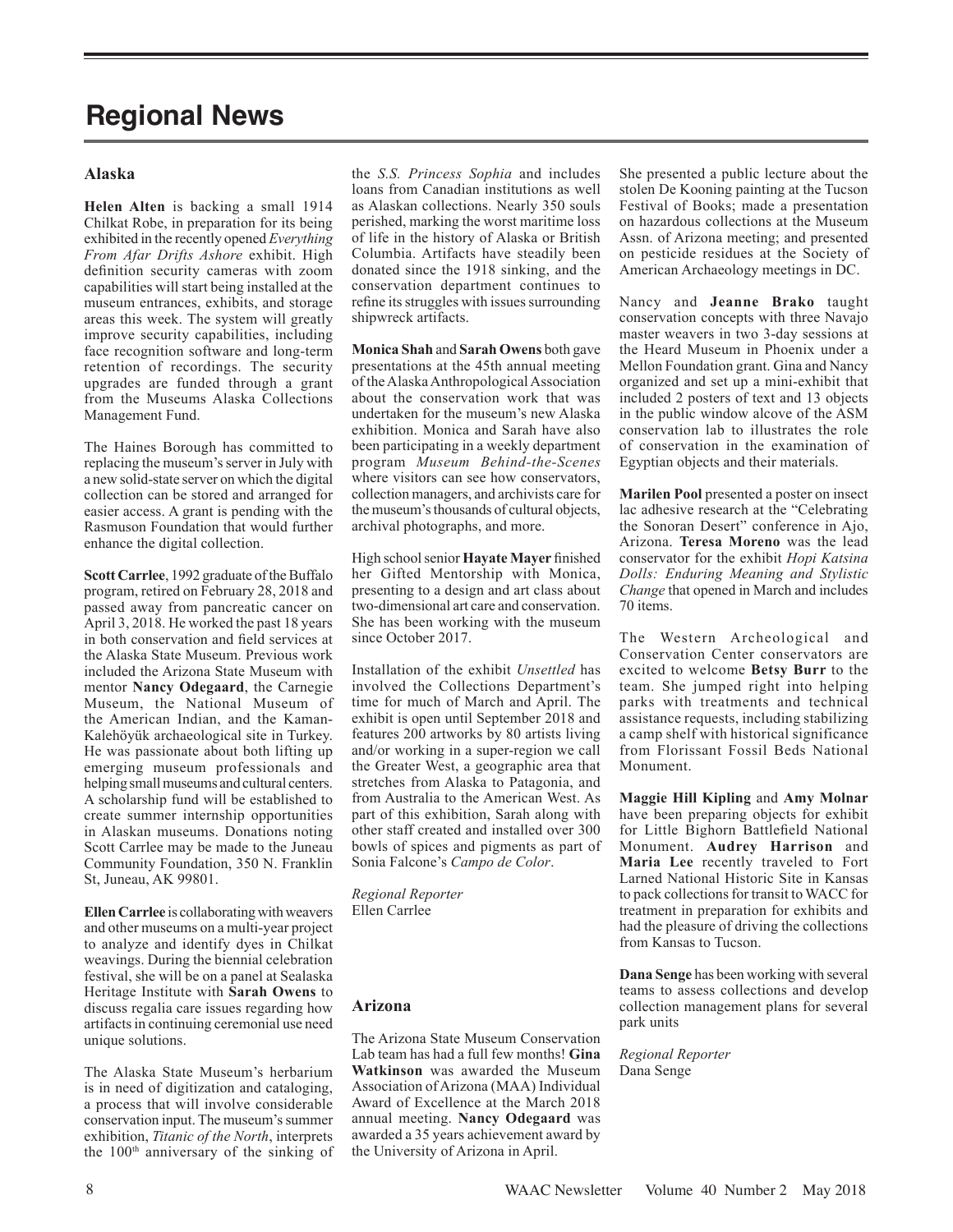## **Hawaii**

University of Hawaii Manoa Library welcomed their new paper conservator, **Liane Naauao**. Liane is a recent graduate from the Buffalo/State University of New York Program in art conservation with a focus in library and archives materials conservation. She received her B.A. from University of Hawaii at Manoa. Her training includes internships at the Boston Athenaum, University of Iowa Libraries, and Peabody Essex Museum.

Shangri La is pleased to welcome new galleries and exhibitions coordinator **Chelsea Kaufman**. Formerly with the Racine Art Museum in Wisconsin, Chelsea will be responsible for the physical aspects of collections management as well as installing and deinstalling exhibitions. At the same time, they are sad to say farewell to **Bethany Bannister-Andrews**, digital assets & collections manager, who relocated to Dallas with her fiancée. Watch this space for new developments as curator **Leslee Michelsen** begins to redesign the galleries.

On April 8, 2018, Mauna Kea Beach Hotel on Hawaiʻi Island's Kohala Coast welcomed home three treasured kapa (barkcloth) that have recently been conserved through Honolulu's Bernice Pauahi Bishop Museum by **Liane Naauao**, former Bishop Museum conservator,**Linda Hee**, contract conservator, and **Nikki Dela Fuente**, Bishop Museum conservation assistant. These are the first of a collection of 11 kapa made by the artist Malia Solomon in the 1960s to be treated and reframed at the museum. This work is being done as part of a collaborative effort by the hotel and museum to celebrate the arts of Hawai'i and the greater Pacific, and to improve the care of the hotel's extensive art collection.

The event included kapa-making demonstrations led by renowned Hawaiʻi Island kapa makers **Roen Hufford**, **Kaiulani DaSilva,** and **Verna Takashima**. The unveiling of kapa at noon was begun with an oli (chant) by **Nani Lim Yap** and **Manaola Yap**, followed by remarks from Mauna Kea Beach Hotel manager **Kansas Henderson**, Bishop Museum's Ethnology collections manager **Alice Christophe,** and **Adrienne Kaeppler**, curator of Oceanic Ethnology at the

National Museum of Natural History at the Smithsonian Institution.

At the beginning of the year **Dawne Steele Pullman** worked on smoke damaged paintings in Ojai, CA. Then she was in Hawaii treating mold on two beloved pet paintings for a client. Now she is back in Hong Kong having just finished work as the paintings conservator for Art Basel Hong Kong as well as Art Central. Since the last newsletter conservation treatments have also included mending a tear on a painting by Hartung, reintegrating a loss on a Kusama, removing pen marks on a Fontana, and extracting scary paper wasp hives from between the back of the canvas and stretcher on a Soulages!This spring she will also be working for museums abroad - an exhibit traveling to Hong Kong from France and condition reports for Australian artworks.

**Rie** and**Larry Pace** treated a large painting by Harry Tsuchidana belonging to the Pacific Club in Honolulu. Subsequently they were commissioned to carry out a survey of the 30 other paintings hanging on their walls.

An oil painting of a Martin Mars Flying Boat, painted in 1944 on a large (62"  $x$  152<sup> $\ddot{\,}$ </sup>) cotton fabric tarp with brass grommets along all four edges, had been rolled many decades ago and forgotten on the Pearl Harbor Naval Base. It was recently rediscovered and brought to the attention of the Pacific Aviation Museum on Ford Island. The fabricators who restore the many aircraft in the Museum's collection constructed an aluminum frame to which the painting was mounted using small bungee cords. With the assistance of the museum's staff and volunteers they were able to consolidate, clean, and varnish the painting after the painting was mounted to the frame.

**Gregory Thomas**, dba Art Care, having limited his private practice to painting conservation consultation, has a 5 x 8 foot vacuum hot table available for purchase, as well as several other pieces of studio equipment and related materials. Call(808) 397-0900 or e-mail artcare@mac.com, if interested.

*Regional Reporter* D. Thor Minnick

#### **Los Angeles**

The Getty Villa finally fully reopened to the public on April 18, 2108. They hope that all will be able to come and enjoy the *Villa Reimagined* with refurbished gardens, large reflecting pool, and new permanent galleries.

Two galleries highlight the art of collecting, and some of J. Paul Getty's first acquisitions are featured. Coinciding with the Villa reinstallation are two special exhibitions. The first, *Plato in L.A.: Contemporary Artists' Visions* explores several unconventional interpretations on the Plato theme. It will run from April 18– September 3, 2018 in the Villa's temporary exhibition 2nd floor galleries*.*

*Palmyra: Loss and Remembrance* is an exhibition which brings together many limestone funerary reliefs generously loaned from the Carlsberg NY Glyptotek in Copenhagen. Two sections of an ancient relief (one from the Glyptotek and the other from Stanford) are displayed together for the first time. Photographs, books, works on paper, and digital offerings from the Getty Research Institute provide historical perspective on the ancient past and on recent events at the site of Palmyra in Syria.

**Jeff Maish** traveled to Tubingen, Germany to present the conservation and technical analysis of bronze lamps discovered in Vani, Republic of Georgia in 2007 at the 20th International Congress on Ancient Bronzes. The lamps had been featured in an exhibition at the Getty Villa and several other venues several years ago.

Additionally, the Getty Center, *Beyond the Nile: Egypt and the Classical World* opened March 27–September 9, 2018. This exhibition highlights the multi-facetted connections between Egypt and the Mediterranean over two millennia. The antiquities conservation and mount making staff worked tirelessly with curatorial, preparations, registrar's office, exhibition design, decorative arts, and paper conservation teams to accomplish all of these exhibitions simultaneously.

Antiquities Conservation has also been busy organizing a conference on the study of ancient panel paintings: APPEAR: Ancient Panel painting, Examination, Analysis and Research which was held on May 17-18<sup>th</sup> 2018 at the Getty Villa. The presentations and posters given by project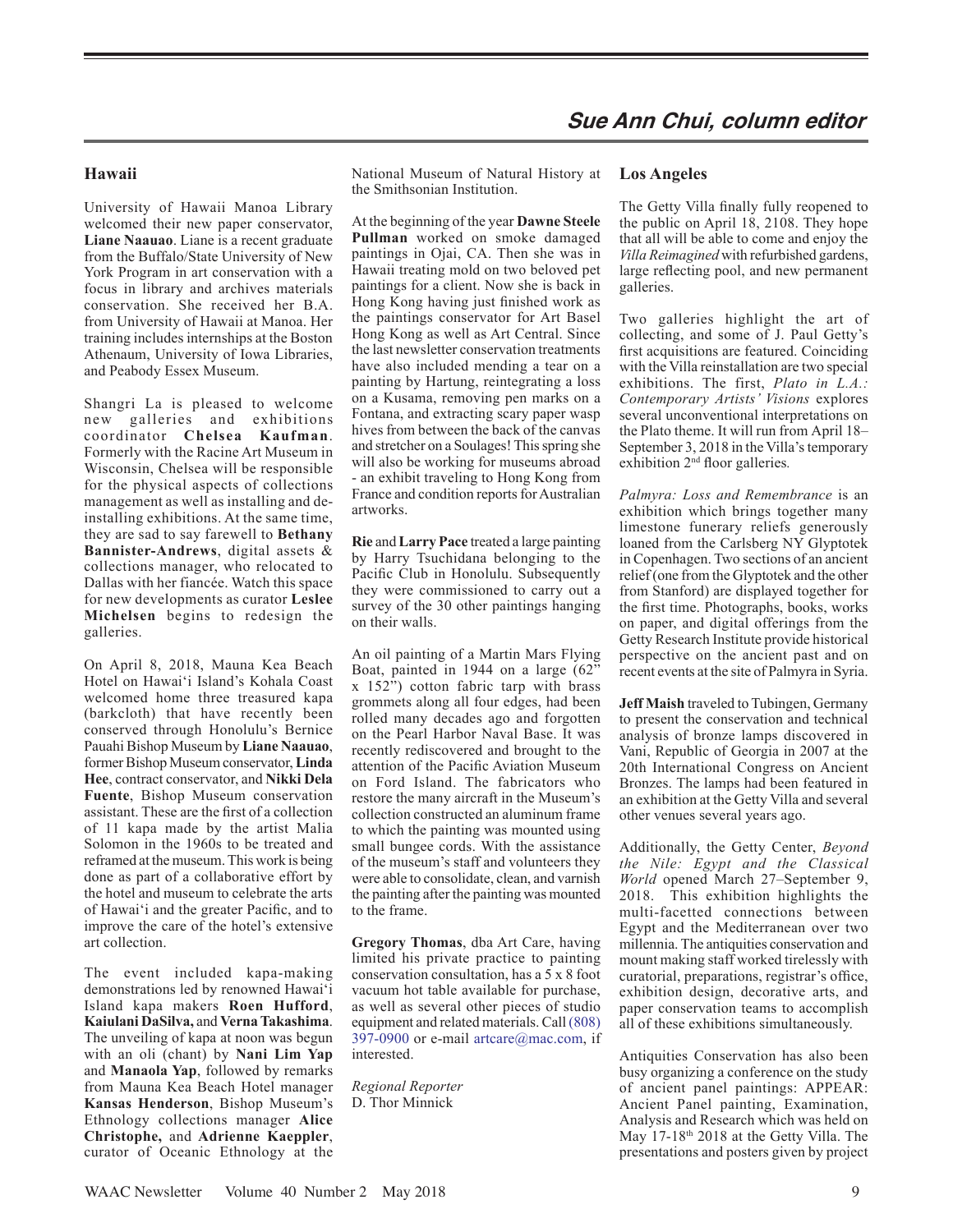participants highlighted the collaborative work, investigations, observations, and data collected to date.

The Getty Conservation Institute (GCI) and Los Angeles' Museum of Contemporary Art (MOCA) are collaborating on the treatment of Jackson Pollock's "Number 1", 1949. The cleaning and minor structural work are being undertaken by **Chris Stavroudis**  with consultation from **Tanya Thompson**, **Jim Coddington**, **Nick Dorman**, and **Tom Learner**. Scientific support is through GCI and curatorial input is from MOCA's Assistant Curator, **Anna Katz**. The project is funded by GCI with support from the GCI Council.

"Number 1", 1949 is being treated in public view in its own dedicated gallery in its own dedicated exhibition running from March 4 – September 3. Chris works on the painting on Thursdays and hosts a question and answer session at 11:30 and 5:30 each treatment day.

Chris was also a co-instructor with **Antoinette Dwan** in the second incarnation of the workshop "Use of Chelating Agents in Paper Conservation" sponsored by FAIC and held at Stanford University, 27-29 March 2018. He attended the workshop "Nanotechnologies for Conservation of Cultural Heritage", February 12 – 16 at Institute in Brooklyn. The workshop was lead by Professors Piero Baglioni and Rodorico Giorgi from the CSGI -- Center for Colloidal and Surface Science.

In June Chris led Modular Cleaning Program workshops in Cynthia Kuniej Berry's studio in Chicago, at the Royal Ontario Museum (co-sponsored with the Art Gallery of Ontario) in Toronto and a two-day refresher workshop at the Conservation Center in Chicago.

The paper conservation department at the Getty Museum is hosting guest scholar **Anne Maheux**, formerly of the Library and Archives of Canada, this Spring quarter. Anne is working closely with drawings conservator **Michelle Sullivan** to study white media used for heightening in Old Master Drawings.

During Anne's residency at the Getty, she and Michelle are also designing a 3-day workshop for the FAIC on the use of rigid gels in paper conservation. This fall, they will teach the gels course at the University of Pennsylvania Libraries in Philadelphia.

**Sarah Freeman** recently participated in an experts meeting organized by the Getty Conservation Institute on the use of microfadeometry in conservation. An international group of scientists and conservators participated in a public day of presentations and a round table meeting to discuss the status of the technique, new developments in instrumentation and future dissemination of MFT for the conservation community.

**Ernie Mack** has been working on this summer's exhibition entitled Icons of Style: A Century of Fashion Photography 1911- 2011 in the Center for Photographs here in Los Angeles. Sarah is busy preparing materials for next year's exhibitions on the 19th century master Oscar Gustave Reijlander and contemporary photographers on the use of photomontage and staged scenes in photography.

**Nancy Turner** recently co-presented with GCI's **Catherine Schmidt Patterson** "Documenting interventions in manuscript illumination with macro-XRF scanning,' presented at the 17th International Seminar on the Care and Conservation of Manuscripts, University of Copenhagen, Copenhagen, Denmark.

Zebala & Partners will again clean the Ramos Martinez Murals in the Margaret Fowler Garden, at Scripps College for Women in Claremeont, CA. The treatment, which takes place every 8-10 years is scheduled for August 2018.

**Aneta Zebala,** paintings conservator and **Debra Burchett-Lere**, director of the Sam Francis Foundation completed their technical study about Sam Francis. *Sam Francis, Artist's Materials* book is part of the Getty Conservation Institute series on artists materials. It is scheduled to be published in February 2019, as #5 in the series.

**Hannah Moshier**, UCLA Library's new digitization and loan conservation coordinator, visited Bay Area conservator **Tomokatsu Kawazu** of Studio Sogendo to choose a good color lining for a sumi on silk painting now on exhibit at the UC Santa Barbara Museum. She was also able to visit library conservation colleagues at the UC Berkeley Preservation Department.

Collections conservator **Wil Lin** used his language and formidable collaboration skills to liaise with Library Special Collections and make it possible to process, digitize, and exhibit an archival collection in record time to honor the work of Japanese critic **Yoshida Yoshie**, who was a seminal part of Japanese social/political art movements of the 1960s and 70s.

AV specialists **Yasmin Dessem** and **Allie Whalen** (the newest AV colleague, a recent graduate of the NYU Moving Image Archiving and Preservation program) will be presenting their collaborative work in Cuba at this year's Southeast Asia-Pacific Audiovisual Archive Assn. conference in Bangkok, Thailand. Yasmin and Allie will also be heading to Cuba again this summer for more AV preservation work.

**Chela Metzger** attended the Care and Conservation of Manuscripts conference for the first time this April, and the conference was followed by a week vacation in Amsterdam. Both events are a dream come true. She will also be teaching a class on early modern account book binding techniques at the 2018 Paper and Book Intensive held in Michigan.

Former Kress/FAIC conservation fellow **Christina Romanowski Bean** will be presenting on her UCLA French Resistance newspaper research at the conference "Renovated, rebuilt, saved – how they survived WWII. Conservation, Preservation of items from the years 1939- 1945," held at the Warsaw Rising Museum in Poland. Christina has also been lending a much needed hand in the salvage of materials affected by the recent Santa Barbara area fires and mudslides.

Last year's summer intern from the WUDPAC program, **Madison Brockman**, will be back in town completing a third year internship at LACMA. The library is thrilled to have her nearby again. Collection's conservator Wil Lin and head of conservation center Chela Metzger will both sit in on an upcoming three-day workshop at UCLA entitled "The History of the Book in China" taught by Professor **James Soren Edgren**. This workshop is held as part of the yearlong celebration of the 70th anniversary of the Richard C. Rudolph East Asian Library.

**Tania Collas** and **Marina Gibbons** welcome summer conservation intern **Madeline Helland** to the Natural History Museum of Los Angeles County. A recent graduate from the undergraduate art conservation program at Scripps College, Madeline will be working on conservation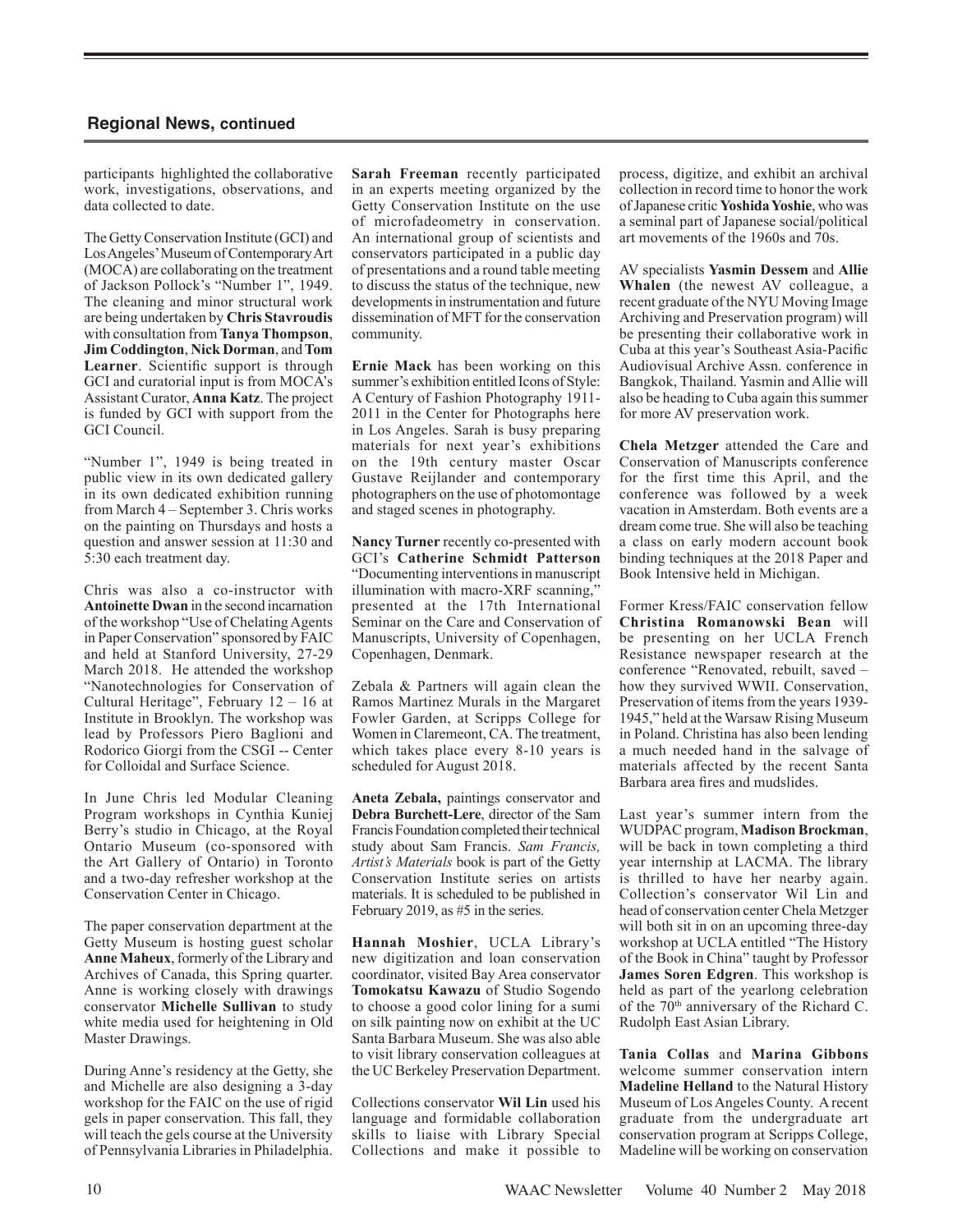projects within the Anthropology, History, and Mineral Sciences collections. In addition, Marina is completing the treatment of an exceptionally large morganite (pink beryl) specimen from the historic Himalaya Mine in Mesa Grande, California. Because of the provenance and unusual size of the specimen, it will be displayed at the Tucson Gem and Mineral Show in 2019.

Earlier in May, Tania presented a lecture and hands-on activity introducing students to museum pest management as part of an Urban Entomology course at UC Riverside.

The conservators at the Academy of Motion Picture Arts and Sciences are thrilled to announce that **Rio Lopez** will be joining the Class of 2021 at the SUNY Buffalo State College graduate program for Art Conservation. Rio joined the Margaret Herrick Library's conservation department about a year ago as a summer intern, a position that has advanced to a part-time conservation technician role at the library. They are very sad to see her go, but wish her the best of luck and congratulate her on her next adventure.

**Dawn Jaros** attended the "Use of Chelating Agents in Paper Conservation" workshop taught by **Antoinette Dwan** and **Chris Stavroudis** held at Stanford University this past March.

The Academy Museum is also pleased to announce that **Sophie du Bois Hunter** has joined the museum's team as their objects conservator. Sophie came from the Museum of New Mexico Museum – conservation unit in Santa Fe, New Mexico, where she has been working for the past year and half.

Conservators at LACMA have been busy with the installation of To Rome and Back: Individualism and Authority in Art, 1500- 1800. The exhibition, which highlights the depth of Rome's impact from the Renaissance to the Enlightenment, features major works from LACMA's permanent collection.

Paintings by Fra Bartolomeo, Hendrik Goltzius, and Michael Sweerts will be included and sculptures by Giambologna and Clodion as well as works from the department of costume and textiles, decorative arts anddesign, Latin American art, and prints and drawings. The exhibition

opens June 24th in the Resnick Pavilion and runs through March, 2019.

Among the displayed works from the department of costume and textiles are two copes from the 18th century. These Roman Catholic liturgical vestments have the appearance of a cloak. Half circle in shape, they wrap around the shoulders, hanging straight down and open in the front with a clasp joining the two sides at the breast. They are very ornately embroidered, having a rainbow of colors mixed with gold and silver wrapped threads. Amazingly, much of the silver is not tarnished, encouraging the viewer to see the designs as originally intended, white, instead of the all too common black tarnished appearance.

LACMA Curator, **Leah Lehmbeck**, was eager to introduce a different look for displaying the copes. Instead of pin mounting them flat onto a wall mount, or wrapping them around a relatively flat pinning surface resembling a slice of pizza, Leah requested that the copes be mounted onto semi human forms. Because of the extremely delicate condition of the copes, heavy reproductions were made from velvet and linen, mimicking the weight of the originals, to reduce handling of the originals. Ethafoam mounts were carved, incorporating the natural undulations that the copes have when worn. The mounts became, in essence, overall 3-D pin mounts.

What might have taken other institutions many months to complete, the work was concluded in less than 2 months. The lead was taken by contract mount maker, **Jean Neeman**, assisted by LACMA's textile conservation staff.

**Joe Fronek** was a contributing author to a recently published article "Modigliani in the South of France", which presented research on the painting materials and techniques of Amedeo Modigliani. The article was part of the The Modigliani Technical Research Study and appeared in Burlington Magazine this past spring. The article brought together technical analyses of three paintings of the same period from the Tate, London, LACMA and the Metropolitan Museum of Art. Joe discussed his study of LACMA's Young Woman of the People, painted in 1918. **Annette King**, **Isabelle Duvernois**, **Joyce H. Townsend**, and **Silvia A. Centeno** were contributing co-authors. The project was organized by the Tate Modern in connection with their exhibition Modigliani.

**Elma O'Donoghue** recently traveled to the Metropolitan Museum of Art to help install LACMA's *Painted in Mexico 1700-1790: Pinxit Mexici* exhibition. She worked with the Metropolitan Museum conservators unrolling and stretching the "Apotheosis of the Eucharist" by Rodríguez Juárez. This very large and fragile oval canvas painting dates from 1723 and Elma has overseen its deinstallation from the exhibition's opening venue at The Palacio de Iturbide in Mexico City, its installation at LACMA and during this recent trip, installation at the Met.

**Miranda Dunn** is currently working on Snowy Landscape at South Norwood, 1871 by Camille Pissarro. Consolidation of lifting paint and removal of a later varnish has brought out soft colors in the architecture and the darker atmosphere in the lower part of the sky.

**Kamila M. Korbela-Dunigan** is continuing to perform research into Frank Stella's material choices and techniques to inform degradation phenomena in Bampur (1966) and establish guidelines on treatment and care. Two focal points are the preservation of daylight fluorescent paints and fungal infestations of a group of Stella's paintings from the 60s. The research ties up loose ends of existing research and extends the existing body of research with new aspects.

**Susanne Friend** and **Alyson Souza** of ConservArt Associates, Inc. spent several months working on a large painting depicting Rudolph Valentino as a 14th c. Moorish nobleman in his last movie, *The Hooded Falcon*, based on El Cid. The painting was created for the movie by Federico Beltran Masses in 1925, but the movie was never released and Valentino died in 1931. He had the painting hanging in his home, Falcon's Lair, in Beverly Hills. The painting had numerous problems, most of them associated with poor prior treatment. The well-known "Beltran Blue" background is very solvent sensitive, making cleaning extremely difficult.

One of the most striking features of the painting are the bright red pointy-toed shoes Valentino is sporting. The painting will be on exhibit for a year at the Ferragamo Museum in Florence Italy, for the exhibition Italy in Hollywood through May 2019.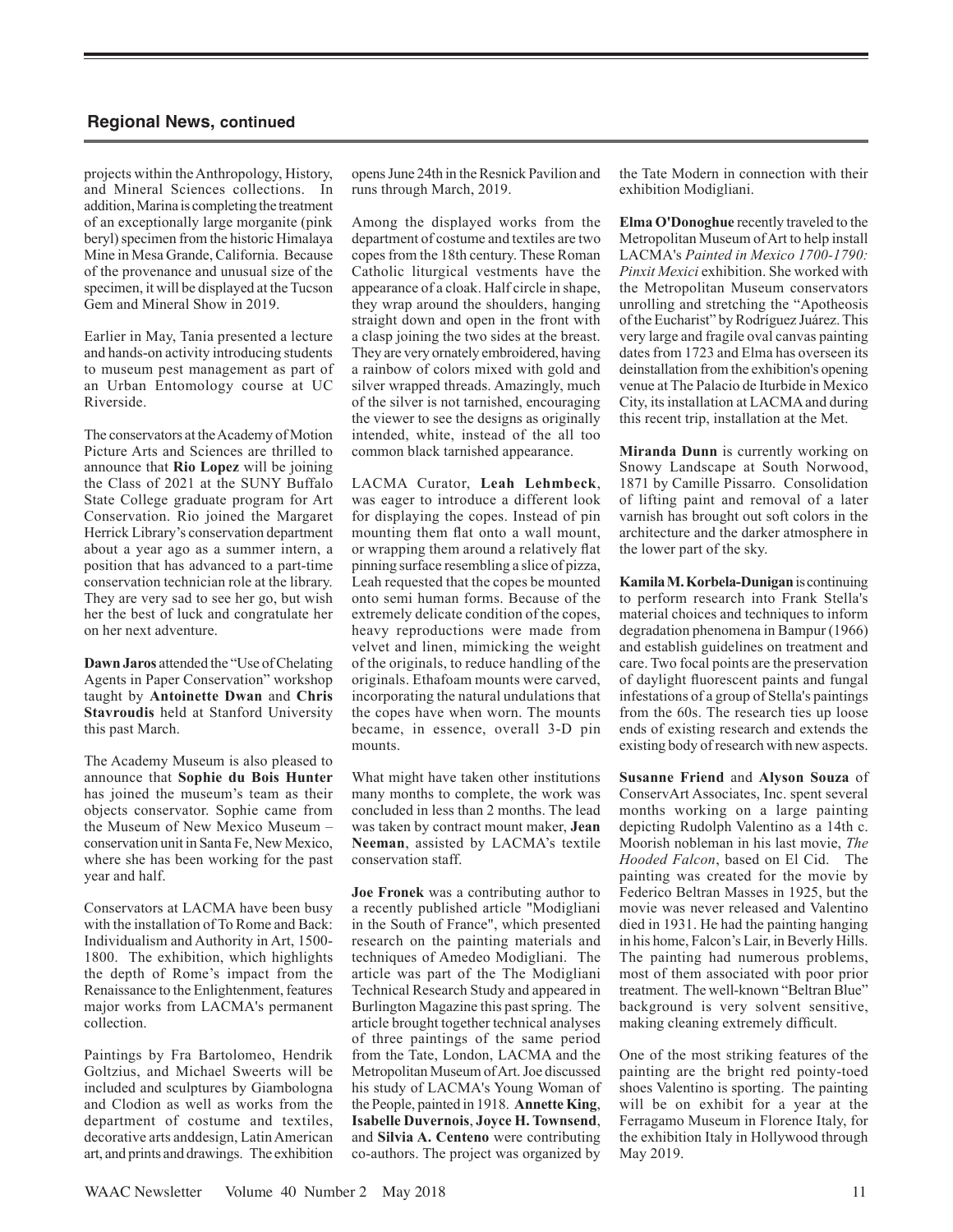*Regional Reporter* Virginia Rasmussen

#### **New Mexico**

Local conservators have formed a local arrangements committee and have begun making plans for the WAAC meeting in Ghost Ranch in September. The first meeting included **Rae Beaubien**, **Landis Smith**, **Steven Prins**, **Deborah Uhl**, **Bettina Raphael**, **Dale Kronkright**, and **Susan Barger**. They are looking forward to members visiting *Fair New Mexico* in September.

New Mexico State Museum conservation program student,**Elena Mars**, got accepted at the Buffalo State University conservation graduate program. A second NMSU conservation program student, **Sydney Schaffer**, was accepted at Queen's University for the master's in art conservation. And a third student, **Brittany Wallace**, was also accepted for the master's in conservation at the University of Lincoln in UK*.* 

Object conservators **Maureen Russell** and **Larry Humetewa** and textile conservator **Angela Duckwall** have recently completed hundreds of treatments for three exhibitions, including *1000 Years of Walking the West* at the Museum of Indian Arts and Culture (MIAC). Some of the materials conserved are 1000-year old yucca sandals, quilled and beaded moccasins, and contemporary high fashion beaded footwear.

Another MIAC exhibition, *Lifeways of the Southern Athabaskans* features materials from the 1880s to present representing different Apache groups. Materials treated include basketry, beaded clothing, and hunting and horse gear.

And finally, the Museum of International Folk Art (MOIFA) provided lots more beaded artifacts to treat for the exhibit, *Beadwork Adorns the World;* 250 intricately beaded objects from around the globe. The exhibition explores the migration of beads and how different cultures used them to represent personal

milestones and social status or in home décor or personal clothing.

*Regional Reporter* Silvia Marinas-Feliner, M.A.

## **Pacific Northwest**

At the Olympic Sculpture Park, **Liz Brown** has been working with Mark di Suvero's studio to replace the cedar log elements for the sculpture *Bunyon's Chess*. In March, the studio sent two of di Suvero's assistants to Seattle to carve new cedar elements with local artist **Brian Beck**.

The winter course on preservation of collections in the University of Washington Museology MA program, taught by **Nicholas Dorman** and **Geneva Griswold**, was completed in March. The course included presentations by **Lisa Duncan** and **J. Claire Dean**, as well as a tour of the University of Washington Conservation Center in Suzzallo Library.

SAM's conservators each had their own opportunities to attend workshops organized by other institutions. Liz participated in "Surface Treatment Strategies for Outdoor Painted Sculptures" at the Getty Center in late February. Geneva took part in the X-radiography workshop with **Dan Kushel** at the Fine Arts Museums of San Francisco, March 21st to 23rd. Nicholas attended the "Tempera painting between 1800 and 1950" international conference hosted by the Doerner Institut in Munich in March.

While abroad, Nicholas traveled to Italy to oversee preparations for the return of Massimiliano Soldani Benzi's *Lamentation over the Dead Christ* from the National Museum of Bargello in Florence to SAM. The conservation project has been supported by the Samuel H. Kress Foundation, the Bargello, and other foundation and individual supporters.

**Jane Hutchins** of Tideview Conservation in Sooke, BC, visited to survey textiles in preparation for the reinstallation of the galleries at the Seattle Asian Art Museum following its renovation.

**Lisa Duncan** has been very busy this year, and working with two interns. She's been getting more photographic projects and that makes her a happy conservator. **Corine Landrieu** has had the opportunity to work on two Pomodoro sculptures this Spring, one by Gio and the other by Arnaldo. Her work also included a large Native American pictograph rescued from an old New Mexican hotel, and various ceramic and porcelain objects, and a bronze sculpture which had suffered fire damage. She is currently in France treating a Tony Cragg and a Jenny Holzer sculpture from a private collection.

*Regional Reporter:* Corine Landrieu

#### **Rocky Mountain**

(A double installment, with apologies to Rocky Mountain-ites, as they were inadvertantly left out of the last *Newsletter*.)

The conservators of Mountain States Art Conservation completed a long-term contract with the Wyoming State Museum in Cheyenne, WY. Funding was provided by the state of Wyoming as a grant designated for conservation treatments. **Judy Greenfield**, **Paulette Reading**, **Cindy Lawrence**, and **Mark Minor** treated a variety of objects. Several required crossdisciplinary collaborations. A sample of treatments included: a Wyoming silk guidon and regimental flag, both used in the Spanish American War; the first governor of Wyoming's chair; a fossil palm frond specimen; and a 19th-century watercolor on cotton, *Indian Dance*.

Cindy, Paulette, and Judy also completed treatments for the exhibit *Zoom In: The Centennial State in 100 Objects* at the History Colorado Center in Denver. This exhibit includes a behind-the-scenes window into the collections department of the museum. While on view, Cindy treated a Virgin of Guadalupe retablo and Paulette worked on *Spotted Tail's Friendly Band*, a 19<sup>th</sup>-century flag carried to indicate a truce with the American government. Judy and Paulette will continue to work on treatments on-view in the window as part of the exhibit programming in the upcoming months.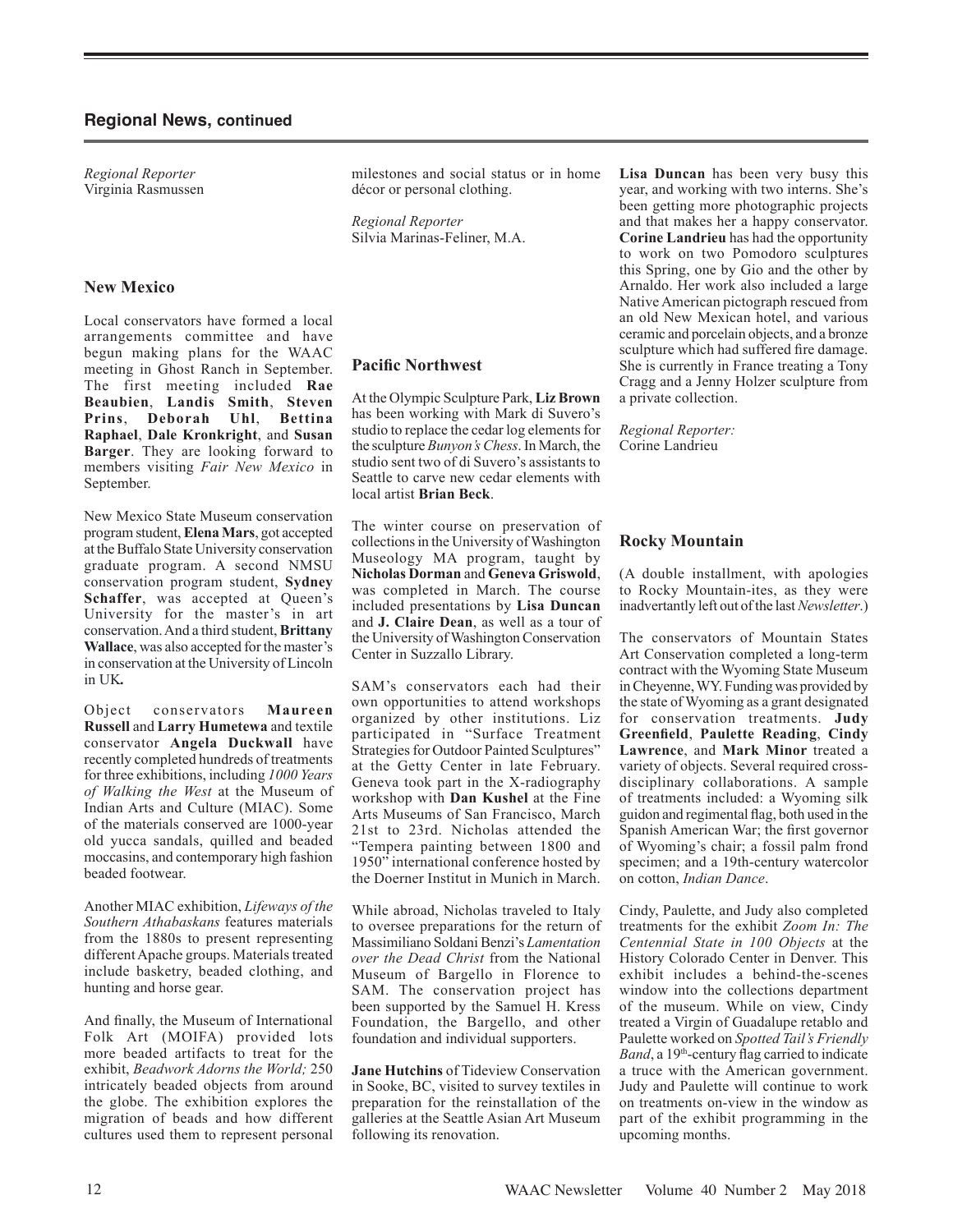The exhibit required several collaborative projects as well. Judy and Cindy worked on an 1880s woman's bicycle, and Paulette and Judy treated an embroidered coat worn by Kit Carson. Paulette and Judy are also cooperatively treating some "bandsmen" figures belonging to the Brown Palace. These are exquisitely and realistically rendered figures depicting individuals in Napoleon's army.

The staff at the Western Center for the Conservation of Fine Arts are enjoying their new digs in Wheat Ridge (a western suburb of Denver) after their move in February from the Denver studio where WCCFA was housed for over three decades. Their new address is: 11415 W. I-70 Frontage Rd N, Wheat Ridge, Co 80033.

**Hays Shoop** and **Camilla Van Vooren** treated paintings at the Gilcrease Museum in Tulsa, OK for a week in January. Hays is currently treating the life-sized *Portrait of Queen Elizabeth of Bohemia* by Gerrit van Honthorst from a private collection. The painting is dated 1616. Elizabeth was the sister of Charles I of England.

**Beth Heller** Conservation is up and running as of February in a new studio just west of Denver, continuing to share space with WCCFA. In addition to ongoing private conservation work, including consolidation of approximately 800 square feet of brittle 1880s newsprint wallpaper in the historic Milne House, Breckenridge, Beth completed 2017 CAP work, was part of a natural history collections storage survey team at CU-Boulder, and will be part of two NEH Preservation Assistance grant surveys in 2018. She was also fortunate enough to receive an FAIC grant to attend the "Cleaning and Conductivity" workshop in Ft. Worth - congratulations to Chris Stavroudis, **Amy Hughes,** and **Daria Keynon** for creating such a well-thoughtout and incredibly useful course.

**Jennifer Parson** recently established a private practice in paper conservation in Boulder. Some of her current projects include an 18th-century Japanese hanging scroll and a 19<sup>th</sup>-century mining map of Colorado. At the end of March, she attended the FAIC workshop The Use of Chelating Agents in Paper Conservation at Stanford University.

Denver Museum of Nature and Science Conservator **Jude Southward**, along with private conservators **Jessica Fletcher** and **Julie Parker**, spent much of March performing conservation assessments for over 600 artifacts included in the Dead Sea Scrolls temporary exhibit at DMNS, ranging from Roman glass, Islamic pottery, and ancient textiles, to the scroll fragments themselves. Now that the exhibit has opened, Jude and Jessica have returned to the IMLS American Ethnology Treatment Grant. Over the spring months they will focus on humidifying and repairing the museum's collection of seal gut parkas and leggings.

Congratulations to pre-program intern, **Christina Haapapuro**, on her acceptance to the University of Melbourne's master of cultural materials conservation program! Congratulations also to preprogram intern **Tess Hamilton**, on her acceptance to NYU's Institute of Fine Arts conservation program! The conservation department at DMNS is expecting a full team of summer interns who will assist with implementing the IMLS American Ethnology Treatment Grant and other nongrant funded projects.

**Beverly Perkins**, Division Director at the Center of the West in Cody, Wyoming was deployed with **Laura Hortz Stanton, Karen Pavelka,** and **Jason Church** as part of FAIC's National Heritage Responder (NHR) efforts to help cultural collections after Hurricane Maria. The team visited 11 institutions around Puerto Rico and presented a workshop to artists, students, and leaders of cultural institutions.

Conservation Solutions' current projects include the assessment and inventory of a large collection of metal artifacts across the District of Columbia for the US Architect of the Capitol. Other DC projects include the treatment of the Emancipation & Bethune monuments, the decorative metal elements of the US Supreme Court building, and exterior laser cleaning of the US Capitol building; the assessment and treatment of 1,500 historically significant maritime artifacts for the US Department of Transportation, assessment of the Dry Tortuga lighthouse, restoration of Coral Gables' Venetian pool, assessment of the Saturn V rocket & vacuuming of the Atlantis Space Shuttle at the Kennedy Space Center, the assessment and treatment of a significant collection of artifacts recovered from the SS South America, and conservation of military monuments on the grounds of a North Carolina Courthouse.

On November 20, 2017, the North Building at the **Denver Art Museum** temporarily closed to the public. On January 10, 2018, the museum broke ground for the renovation of the North Building – designed by Gio Ponti and completed in 1971. Ponti's original structure will remain intact. Upgrades will be made to overall operational infrastructure – including a new conservation laboratory. Efforts to move the collection and other contents from the North Building began in 2016. As many can attest, moving a collection is no small task and must include the collaboration of many departments. All of conservation staff participated with collection management staff and an assembled move team over a 24-month period. The general collection move concluded with the multi-faceted planning, moving, and safeguarding of three large Native Arts objects and three outdoor sculptures.

**Gina Laurin** was involved in determining logistics and procedures for moving (with air sleds), ongoing monitoring, and condition checking of an oversize straw and adobe sculpture, *Mud Woman Rolls On* by Roxanne Swentzel. In addition, Gina, **Sarah Melching**, and senior mountmaker **Steve Osborne** tapped conservator **Andrew Todd** and **Demiurge, LLC** to assist with the complex planning and de-installation of two 150-year old Haida totem poles, 22 and 28 feet tall respectively. **Kate Moomaw** was involved in planning, supervising, and documenting the de-installation of three outdoor sculptures. Since completion of those activities, she has been focusing on research into and planning of the repainting of the large scale outdoor sculpture *For Jennifer* by Joel Shapiro.

Pam Skiles spent the winter removing aged varnish from *Waterloo Bridge Sunlight Effect* by Claude Monet. At the Clyfford Still Museum, she treated a small portrait of the artist's father as well as a large, neverseen-before painting for an upcoming exhibition.

As part of *Linking Asia: Art, Trade, and Devotion*,**Allison McCloskey**and**Francisca Lucero** treated, prepared, and installed various robes, palampours, and other textiles from the near and far east.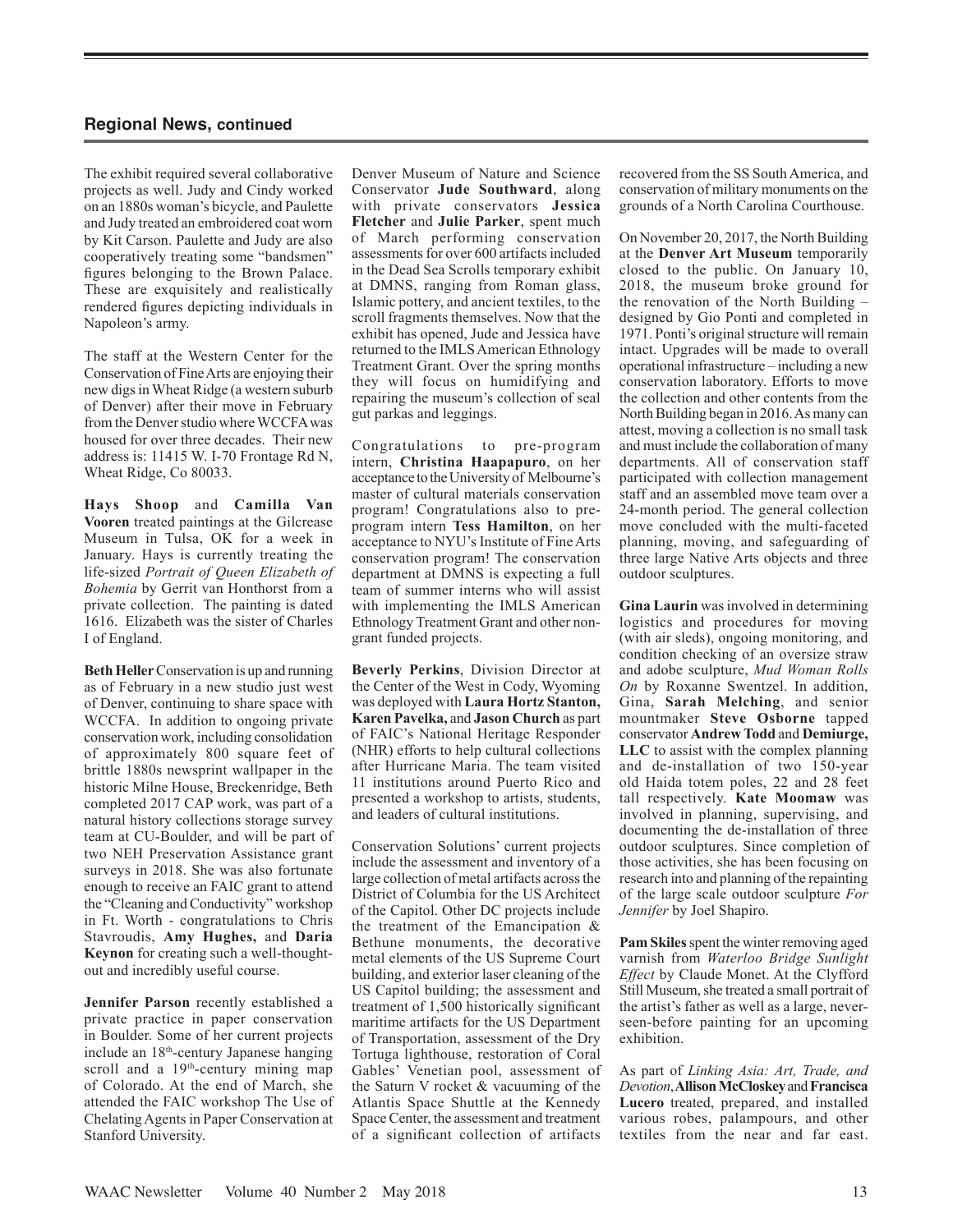For the same exhibition, Gina, Steve, assistant mountmaker **Nick Donaldson**, and conservation assistant **Samantha Hunt** prepared approximately 60 archaeological and ethnographic objects.

Allison, Francisca, Sarah, and conservation assistant **Tess Hamilton**, contributed to *Jim Howard: Drawn to Glamour*. The exhibition included roughly 80 artfullyrendered illustrations on paper and several fashion looks from the 1970s and 80s. As part of her fellowship, Francisca is researching a Peruvian (Paracas culture) Mantle, from the 6th or 7th century BCE. In addition to a literature review, she will be carrying out analysis and treatment in preparation for eventual display.

**Eddy Colloton** continues to make progress on an IMLS electronic media grant. The project is progressing with refining cataloging procedures as well as undertaking identification, ingestion, migration, and ongoing storage efforts. Kate and Eddy presented on this grantfunded project at the AIC conference in Houston. Kate will also be presenting at the NYU symposium, "It's About Time! Building a New Discipline: Time Based Media Art Conservation."

*Regional Reporter* Julie Parker

#### **San Diego**

*Regional Reporter* Frances Prichett

#### **San Francisco**

**Sam Li** welcomed a baby boy, **Henry Lord Li**, in March and is on maternity leave from the Cantor Center at Stanford University. While Sam is away, **Rowan Geiger's** studio, SF Art Conservation, has been working on outdoor sculpture and **Beth Szuhay** continues to consult on textiles. **Catherine Coueignoux** has been treating a recent gift of African art to the Cantor Center in addition to helping out with other objects treatments during Sam's maternity leave. In her private practice, Catherine has been working on an interesting pair of life-size sheep sculptures covered in actual sheepskin. Google Lalanne sheep to read up on these fun pieces!

After three years of research and writing, **Elise Effmann Clifford**, **Susan Roberts-Manganelli**, and **Elizabeth Pena** submitted the Bay Area Conservation Science Initiative (BACSI) final report to the Getty Foundation regarding establishing a regional conservation science consortium. Many thanks to everyone who contributed, participated, and supported their endeavors.

**T. Ashley McGrew** was invited to participate in the inaugural meeting of the Materials Working Group for Storage, Transport, and Display sponsored by the directors of the Smithsonian's National Collections Program, Museum Support Center, and the Museum of Natural History. The event was held on February 8 - 9 2018 in Washington, DC and Suitland, MD.

A preparator at the Cantor Arts Center at Stanford University, Ashley gave a presentation as the liaison for the Preparation Art Handling and Collections Care Information Network to AIC's Collections Care Network. As a member of the Materials Specifications Sub-Committee of the new group he worked to help set goals and define functions moving forward. The consensus was that these initial efforts were an success with potential for yielding significant benefits for collecting and exhibiting institutions.

The objects conservation lab of the Fine Arts Museums of San Francisco has some new faces. In February 2017, **Jane Williams** from the Phoebe A. Hearst Museum at UC Berkeley, was appointed head of objects conservation. She is joined in the lab by associate conservator **Céline Chrétien,**  assistant conservator **Jena Hirschbein,** and Mellon fellow **Colleen O'Shea.**  For the last several months the objects conservators have been busy preparing for a series of exhibitions, including *Revelations: Art from the African American South, Teotihuacan; City of Water, City of Fire; Gods in Color: Polychromy in the Ancient World; Casanova* and *Cult of the Machine.*

The objects lab is currently engaged with many projects related to the permanent collections, including a reinstallation of the contemporary art galleries at the deYoung. Colleen began her fellowship in October 2016 after completing a year-long fellowship at Historic New England. Colleen created a Conservation Education gallery for the *Gods in Color* exhibition, updating the lab's imaging and X-radiography equipment in the process.

After returning home from Los Angeles and LACMA, Jena joined the staff in June 2017 to assist with reinstallation of the Art of the Americas galleries and the *Teotihuacan*  exhibition. In September 2017, the team welcomed Céline, previously at the UPenn Museum in Philadelphia. Céline is currently working on a late 17<sup>th</sup>-century bronze sculpture by Michel Anguier, *Hercules and Atlas*.

The Textile Lab at the Fine Arts Museums of San Francisco is working on a 34-foot tapestry by Mark Adams that needs lining and velcro (that's really wide in tapestry terms). The lucky part of this project is that the tapestry is relatively new and is only 7 feet high. **Beth Szuhay** of Chrysalis Conservation has been hired to help wrassle it.

The "freezer room," originally installed in the new de Young building, has been modified to go to a lower, more desirable temperature of 35 degrees F. They are in the process of testing it (think data loggers inside of pile carpets) and hope to have a system in place soon so that it can be used by all four conservation departments.

In February and March of this year, **Karen Zukor** traveled to Northern India, spending four weeks repairing manuscripts in a private library. Working in conjunction with **Jamye Jamison**, a Cleveland-based paper conservator in private practice, her work included instruction to bookbinders on conservation practices and archival materials. It was her eighth visit to the Punjab. Both Jamye and Karen were also able to visit the Conservation Center at Mehrangarh Fort in Jodhpur, where they met with **Vikram Singh Rathore** who is in charge of the Center.

On returning she participated in a panel discussion on "Works of Art from